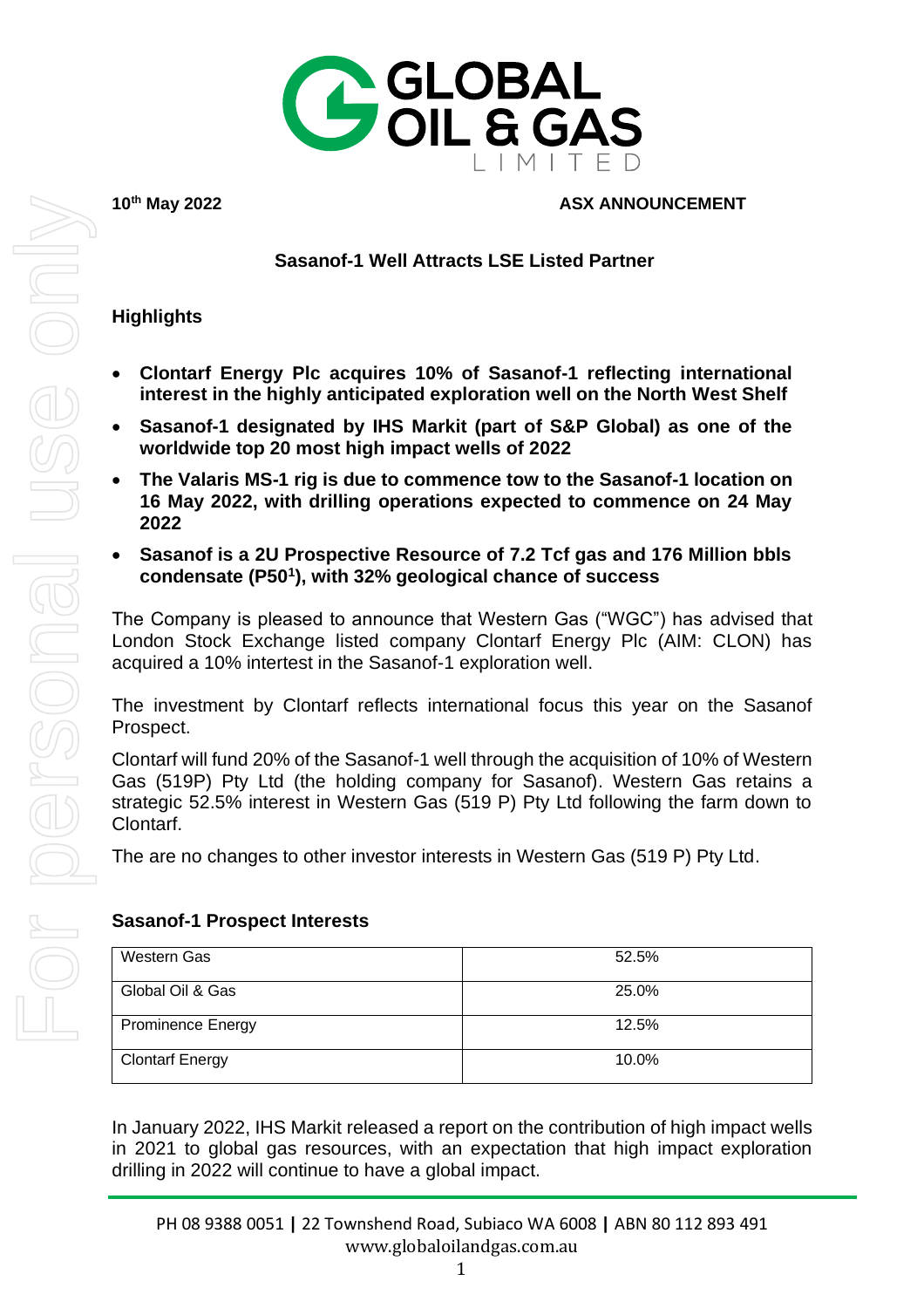

IHS Markit noted the Sasanof Prospect as one of only two high impact wells in the Asia Pacific region of the 20 global high impact wells planned to be drilled in 2022.

The MS-1 is expected to take approximately four days to reach the Sasanof Prospect, which is approximately 200 km northwest of Onslow, Western Australia, following which the rig and support vessels will prepare for drilling the Sasanof-1 exploration well. The well will be drilled vertically to a total depth of 2500 m in 1070 m of water.

Commencement of the drilling operations (jetting 36" conductor) is expected to commence on 24 May 2022, once the rig is on location and anchors have been set.

# **ABOUT THE SASANOF PROSPECT**

The Sasanof Prospect covers an area of up to 400 km2 and is on trend and updip of Western Gas' liquids rich, low C02 Mentorc Field.

ERCE estimates the Sasanof Prospect to contain a 2U Prospective Resource of 7.2 Tcf gas and 176 Million bbls condensate (P501), with a high case 3U Prospective Resource estimate of 17.8 Tcf gas and 449 Million bbls condensate (P10<sup>1</sup>).

Sasanof is a large, seismic amplitude supported, structural-stratigraphic trap in the high-quality reservoir sands at the top of the Cretaceous top Lower Barrow Group formation on the Barrow Delta within the Exmouth Plateau.

Sasanof-1 will be Western Gas' first well drilled from its extensive exploration portfolio surrounding the existing Equus Gas Project that contains a discovered resource of 2 Tcf and 42 MMbbl (2C Gaffney Cline2). The Equus Gas Project has a historic exploration drilling success rate of 88%, with 15 discoveries from 17 wells.

Authorised by the Board of Global Oil & Gas Limited.

# **For further information please contact:**

Patric Glovac

**Director**

[info@globaloilandgas.com.au](mailto:info@globaloilandgas.com.au)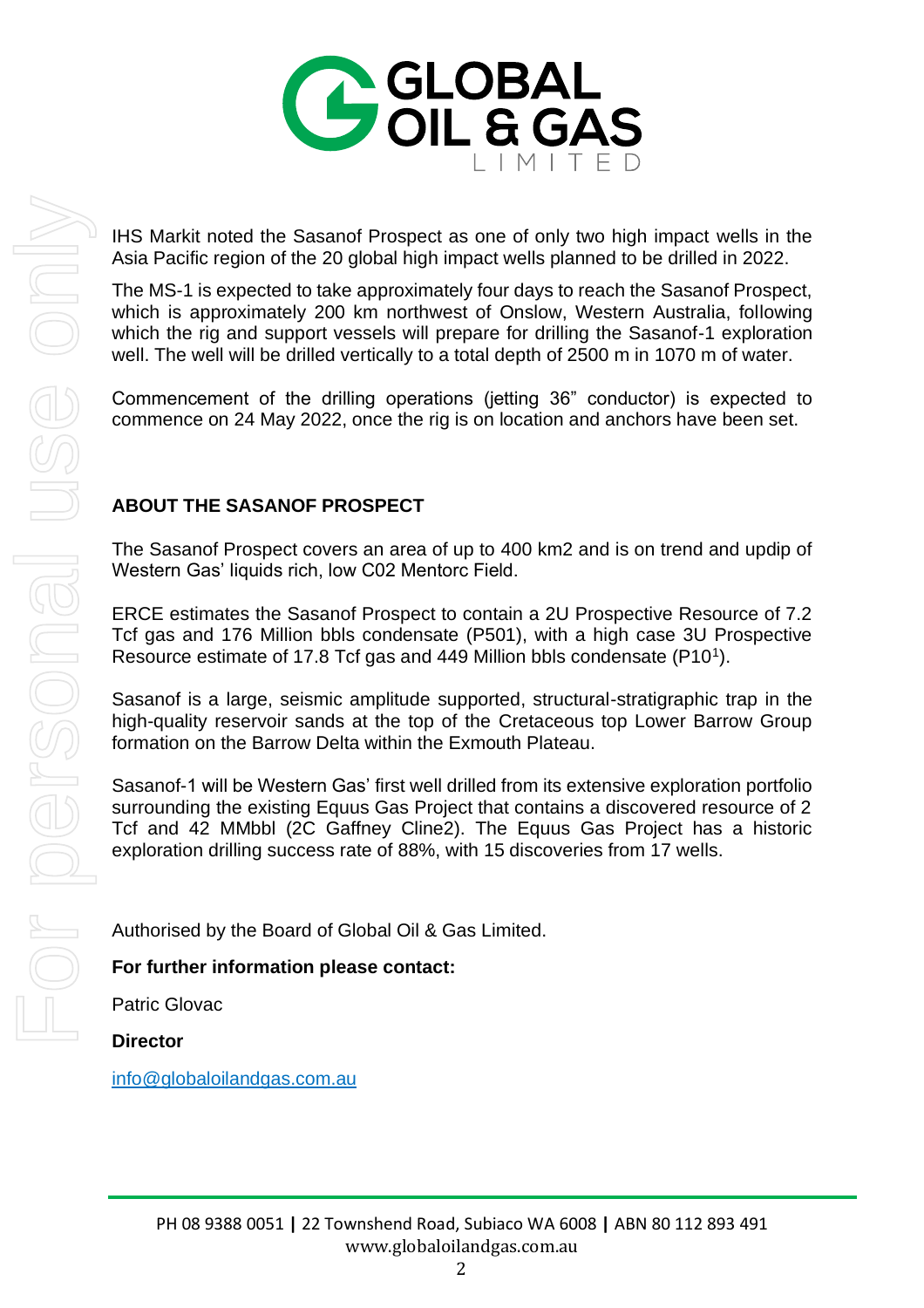

### **Qualified Petroleum Reserves and Resources Estimator Statement**

Note<sup>1</sup> - The Sasanof undiscovered resources figures in this announcement are based on an Independent Assessment of Hydrocarbon Volumes for the Sasanof Prospect, Western Australia completed by ERC Equipoise Ltd in August 2021.

## **Reporting Notes for Sasanof Prospect**

The Prospective Resource information in this document is effective as at 1<sup>st</sup> August 2021 (Listing Rule (LR) 5.25.1)

The Prospective Resources information in this document has been estimated and is classified in accordance with SPE PRMS (Society of Petroleum Engineers Petroleum Resources Management System) (LR 5.25.2)

Undiscovered PIIP categorisation (LR 5.25.3) has been used in conjunction with prospective resource estimates (LR 5.2.25.2).

The ("Net") Prospective Resource information in this document are 100% of prospective resource volumes for the Sasanof Prospect as GLV will have to first earn the 25% interest in WA 519-P by fulfilling its obligation under the HOA. If GLV completes its obligation, it will then disclose the net prospective resource numbers to GLV in subsequent disclosures. (LR5.25.5)

The Prospective Resource for gas has been determined probabilistically for GIIP and then analogue gas recovery factors used to these probabilistically determined numbers to give the final prospective resource numbers. For condensate prospective resources, a low, mid and high condensate gas ration was used from adjacent fields and applied to the low, mid and high case GIIP to determine CIIP. Prospective resource numbers for condensate were then calculated using analogue low, mid and high case recovery factors applied to the low, mid and high CIIP. (LR5.25.6)

No conversion factors were used to determine the Prospective Resource figures (LR5.25.7)

Prospective Resources are reported on a low, best and high estimates in the most specific category that reflects degree of uncertaintyy. (LR5.28.1)

Cautionary statements have been included proximate to the Prospective Resource figures. (LR5.28.2)

Types of Permits/Licences held has been provided. (LR5.35.1)

The prospective resources for the Sasanof Prospect were based in part, on recently acquired proprietary seismic data, the Mary Rose seismic survey, which is confidential and is a proprietary license which Western Gas owns. GLV does not have exclusive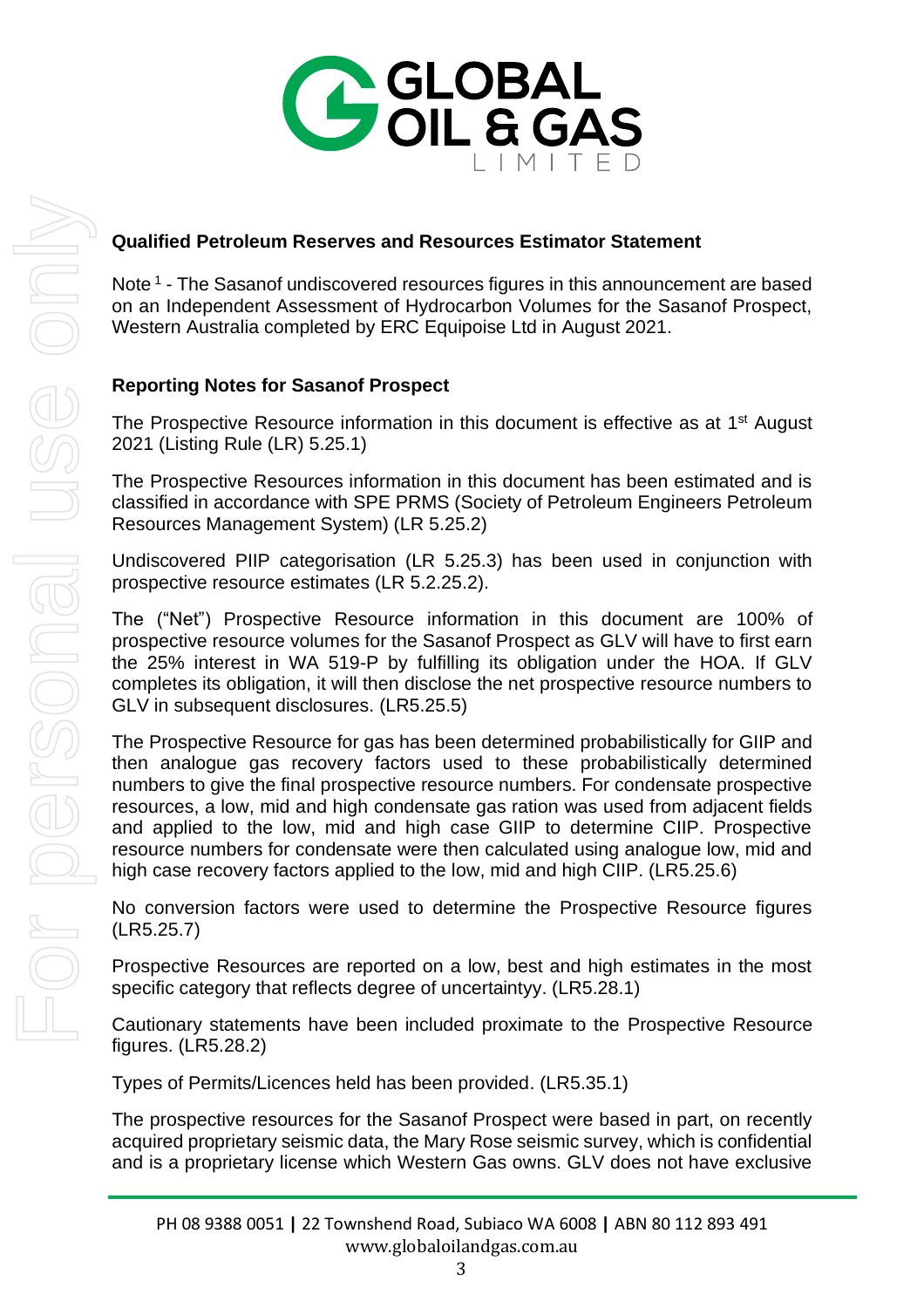

access to publish data but its own due diligence in viewing this data was used in estimate the prospective resources. (LR 5.29)

Prospective Resource figures have been calculated based on existing publicly available seismic and well data, including 15 wells in the surrounding areas and incorporating the Mary Rose seismic data. (LR5.35.2)

Details of the proposed future work program for the Prospective Resource have been provided above which is the drilling of Sasanof-1 (LR5.35.2)

An assessment of the chance of discovery and chance of development of the prospective Resource has been provided above.(LR5.35.3)

The Prospective Resource figure is unrisked. (LR5.35.4)

Qualified Petroleum Reserves and Resources Evaluator (QPRREV) sign-off appears above. (LR5.41 and LR5.42)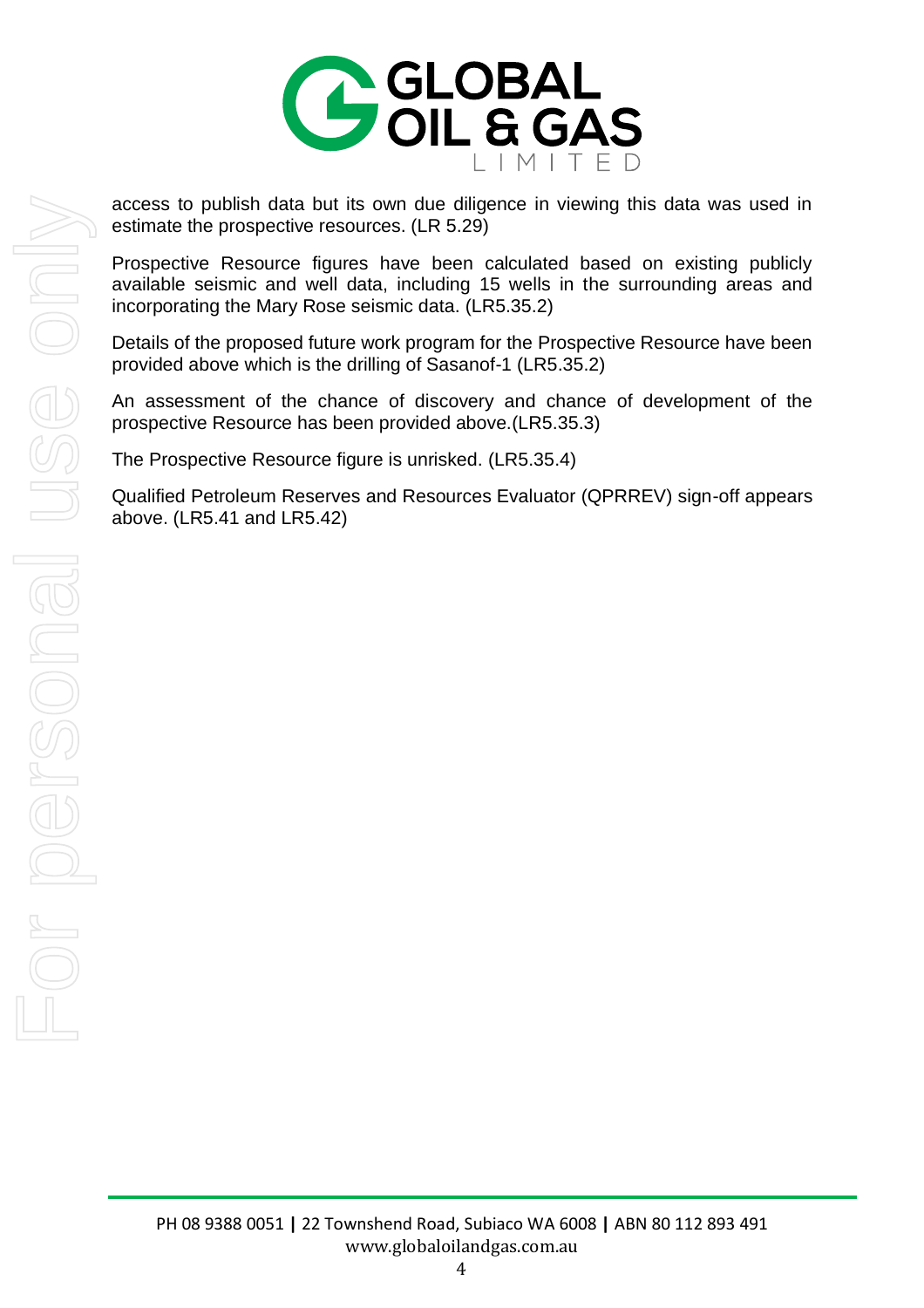

#### **ERCE Independent Review of WA-519-P Prospective Resources (Table 1)**



#### **Summary of Results**

Under instruction from Global Oil & Gas, ERCE completed independent technical studies resulting in geological chance of success ("COS") for the Sasanof Prospect shown in Table 1.

Table 1: Risking matrix and geological chance for success for the Sasanof Prospect

| <b>Chance of Success</b> |           |      |      |              |  |  |  |
|--------------------------|-----------|------|------|--------------|--|--|--|
| Source                   | Reservoir | Trap | Seal | <b>TOTAL</b> |  |  |  |
|                          | 0.8       | 0.8  | 0.5  | 32%          |  |  |  |

The gross, unrisked prospective resources for the Sasanof prospect are shown in Table 2.

Table 2: Gross Recoverable, Unrisked Prospective Resources, Sasanof Prospect

| <b>Gross</b><br>Prospect | Recoverable Gas (Bscf) |       |        |       | Recoverable Condensate (MMstb) |       |       |       |
|--------------------------|------------------------|-------|--------|-------|--------------------------------|-------|-------|-------|
|                          | 1U                     | 2U    | 3U     | Mean  | 1U                             | 2U    | 3U    | Mean  |
| Sasanof                  | 2.611                  | 7.248 | 17.794 | 9.082 | 59.8                           | 176.2 | 449.3 | 226.1 |

The net working interest to WA-519-P, WA-390-P and WA-70-R are reported in Table 3.

| <b>Gross</b><br>Prospect                             | Recoverable Gas (Bscf) |         |         |         | Recoverable Condensate (MMstb) |       |       |       |
|------------------------------------------------------|------------------------|---------|---------|---------|--------------------------------|-------|-------|-------|
|                                                      | 1U                     | 2U      | 3U      | Mean    | 1U                             | 2U    | 3U    | Mean  |
| Net<br>Entitlement<br>Contingent<br><b>Resources</b> | 600.5                  | 4.131.1 | 9,253.1 | 5,177.0 | 13.8                           | 100.4 | 233.7 | 128.8 |

Table 3: Western Gas Entitlement of Recoverable Unrisked Prospective Resources, Sasanof Prospect

#### *Notes:*

*1. COS represents the geological chance of success of at the proposed Well Sasanof-1 location (as of 1st August 2021) in WA-519-P. The Prospective Resources have not been adjusted for the chance of development. Quantifying the chance of development (COD) requires consideration of both economic contingencies and other contingencies, such as legal, regulatory, market access, political, social license,*

PH 08 9388 0051 **|** 22 Townshend Road, Subiaco WA 6008 **|** ABN 80 112 893 491 www.globaloilandgas.com.au